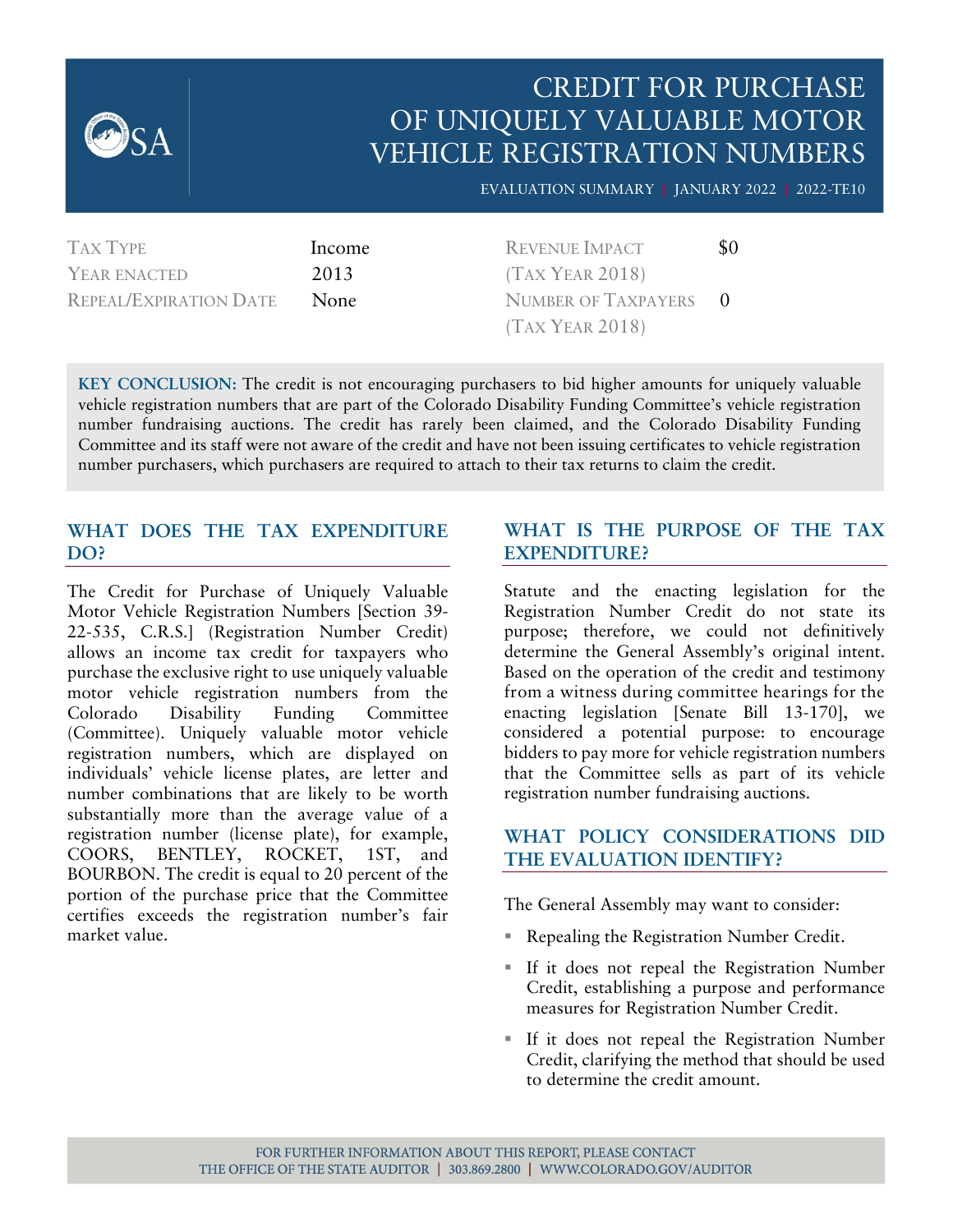# CREDIT FOR PURCHASE OF UNIQUELY VALUABLE MOTOR VEHICLE REGISTRATION NUMBERS EVALUATION RESULTS

#### WHAT IS THE TAX EXPENDITURE?

The Credit for Purchase of Uniquely Valuable Motor Vehicle Registration Numbers (Registration Number Credit) [Section 39-22- 535, C.R.S.] allows an income tax credit for taxpayers who purchase uniquely valuable motor vehicle registration numbers from the Colorado Disability Funding Committee (Committee), which is administered by the Lieutenant Governor's Office. Uniquely valuable motor vehicle registration numbers are letter and number combinations displayed on individuals' vehicle license plates that are likely to be worth substantially more than the average value of a registration number (license plate), for example, COORS, BENTLEY, ROCKET, 1ST, and BOURBON.

The credit is equal to 20 percent of the portion of the purchase price of the right to use a vehicle registration number that the Committee certifies exceeds the registration number's fair market value. For example, if a vehicle registration number had a fair market value of \$500 and sold for \$1,000, the tax credit would be \$100, calculated as follows:

| EXHIBIT 1. CALCULATION OF HYPOTHETICAL CREDIT                                |         |
|------------------------------------------------------------------------------|---------|
| Purchase Price                                                               | \$1,000 |
| Fair Market Value                                                            | \$500   |
| Amount that the Purchase Price Exceeds the Fair Market Value                 | \$500   |
| Tax Credit (20 percent of the Amount that Exceeds the Fair<br>Market Value)  | \$100   |
| SOURCE: Office of the State Auditor analysis of Section 39-22-535(1), C.R.S. |         |

2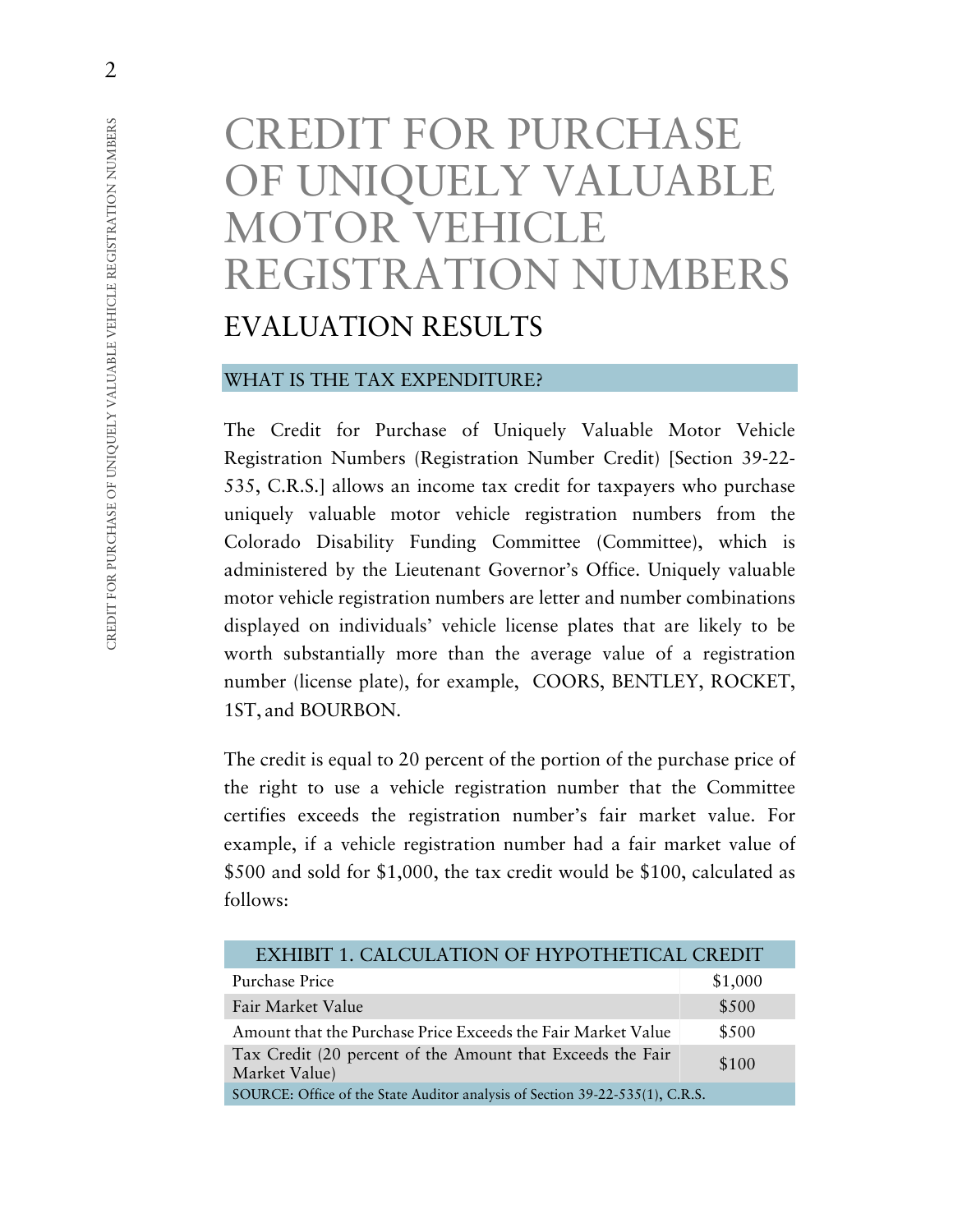TAX EXPENDITURES REPORT TAX EXPENDITURES REPORT

The credit is not refundable, but may be carried forward for 5 years if the credit exceeds the taxpayer's income tax liability.

The Committee auctions the exclusive right to use uniquely valuable motor vehicle registration numbers as a means of raising money to support its mission of distributing funding to support programs benefiting Colorado's disability community. Specifically, statute [Section 24-30-2208(1), C.R.S.] provides that the Committee "shall raise money by selling to a buyer the right to use valuable letter and number combinations for a registration number… [and that the Committee] shall auction registration numbers that are likely to be worth substantially more than the average value of a registration number." According to Committee staff, the Committee identifies potentially valuable vehicle registration numbers by (1) taking suggestions from Committee members; (2) examining lists from the Division of Motor Vehicles (DMV), which is within the Department of Revenue (Department), of vehicle registration numbers that were recently in use but have since expired; and (3) taking recommendations from a contractor. The Committee then requests that the Department reserve vehicle registration numbers that it intends to auction.

Vehicle registration numbers that the Committee reserves can only be purchased through the Committee's auctions; they cannot be purchased as personalized license plates directly from the DMV. Statute [Section  $24-30-2210(2)(a)$  and (b), C.R.S.] authorizes the Committee to sell vehicle registration numbers that deviate from the standard constraints for license plates. For example, these registration numbers can contain only one character (e.g., X) or include any symbol on the standard American keyboard (e.g., #, \$), whereas personalized vehicle registration numbers requested directly from the Department must contain between two and seven characters and may only include numbers and letters [Section 42-3-211(3)(a), C.R.S.].

According to Committee data, between 2013 and 2021, the auction program has sold 225 vehicle registration numbers for between \$40 and \$20,000, with an average purchase price of \$1,000. Recent Committee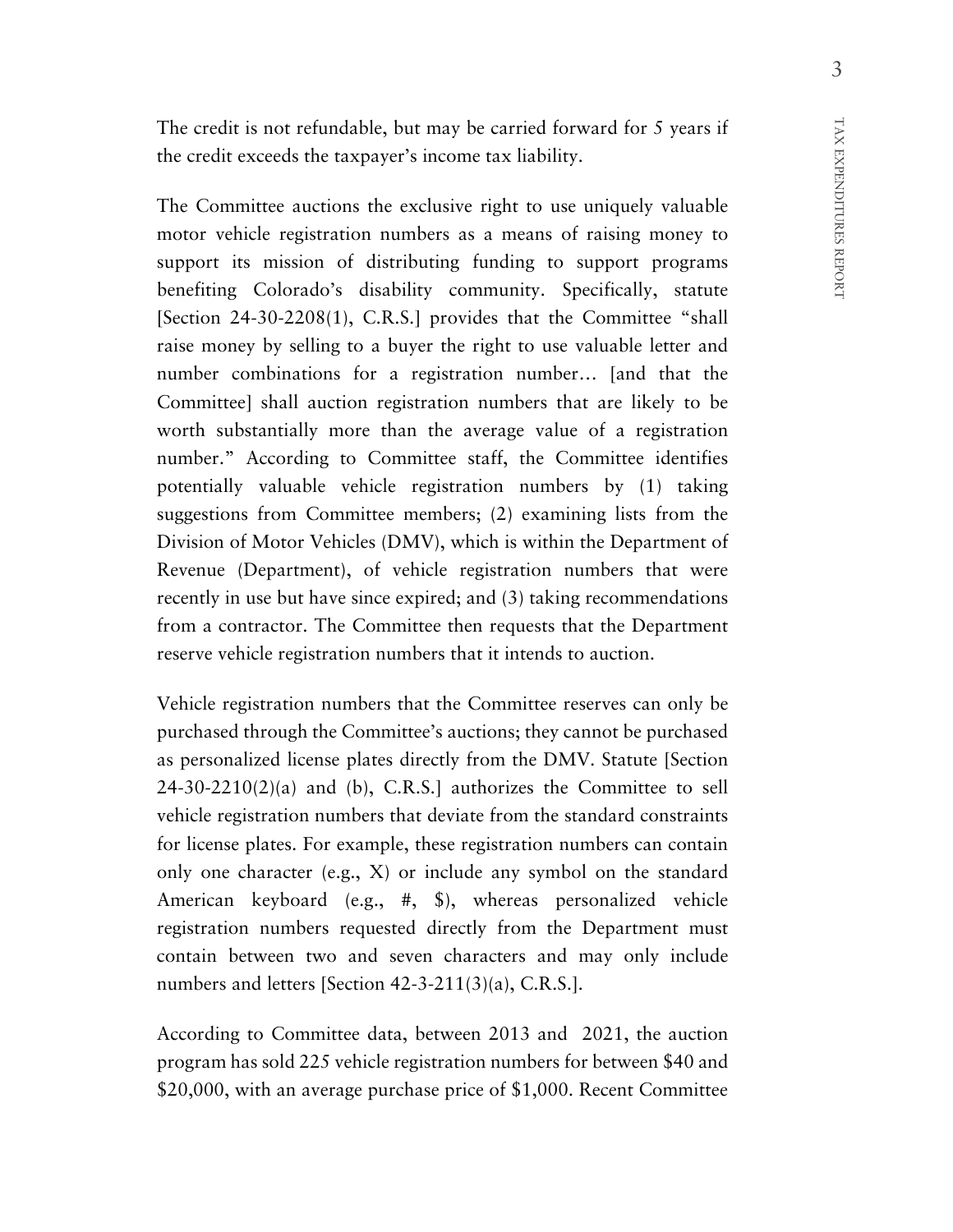auctions have included vehicle registration numbers with themes such as Colorado Day (e.g., CO, WELOVCO), cannabis (e.g., ISIT420, GREEN), and Colorado colleges and universities (e.g., ILOVECU, CORAMS). According to the Committee's website, when someone purchases the right to use a registration number through one of its auctions, that person retains the right to use that number on their license plate for 3 years. The license plate number may be transferred to another person only at the time of the initial purchase following the auction, but may not be transferred again. They may renew the registration number at 30 percent of the winning bid price for each 3 year renewal period, for a total ownership period of 12 years.

The money raised through the sale of the valuable vehicle registration numbers is used by the Committee to fund "program[s] to aid persons with disabilities in accessing disability benefits" [Section 24-30-2204(1), C.R.S.] or "projects or programs that study or pilot new and innovative ideas that will lead to an improved quality of life or increased independence for persons with disabilities" [Section 24-30-2204.5(1), C.R.S.]. The Committee and the vehicle registration number fundraising auction program are scheduled for repeal on September 1, 2026, and will undergo a sunset review by the Department of Regulatory Agencies prior to their repeal. If the Committee and auction program are repealed as scheduled, the Registration Number Credit would effectively become obsolete beginning in Tax Year 2027, except for taxpayers that are carrying forward credits; the credit does not currently have a statutory expiration or repeal date.

The General Assembly created the credit in 2013 with Senate Bill 13- 170. When the credit was created, the License Plate Auction Group (LPAG), which was within the Governor's Office, was responsible for overseeing the vehicle registration number auctions and issuing certifications for the Registration Number Credit. In 2016, House Bill 16-1362 replaced the LPAG with the Committee. The credit has remained substantively unchanged since that time.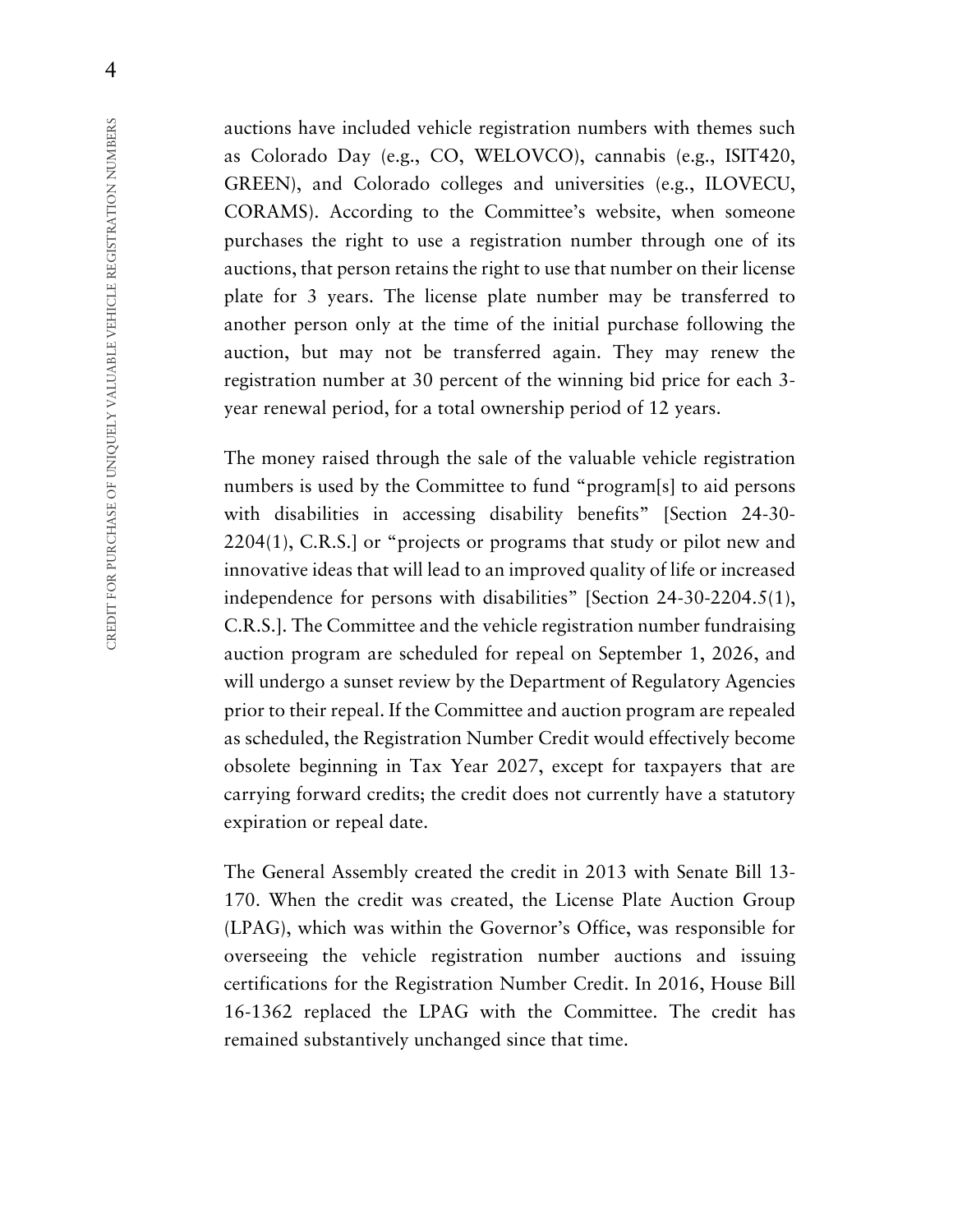To claim the credit, all taxpayers are required to attach a copy of the certification from the Committee to their income tax return. According to Department staff, there is no specific form or format for the certification, but it must be issued by the Committee and certify the portion of the purchase price that exceeds the fair market value of the registration number; certifications for registration numbers sold in 2016 or earlier years would have been issued by the LPAG.

Individuals claim the credit on Line 30 of the Individual Credit Schedule (Form DR 0104CR), which they must attach to the Colorado Individual Income Tax Return (Form DR 0104). C-corporations claim the credit on Line 18 of the Credit Schedule for Corporations (Form DR 0112CR), which they must attach to the Colorado C Corporation Income Tax Return (Form DR 0112). S corporations and partnerships claim the credit on Line 16 of the Colorado Pass-through Entity Credit Schedule (Form DR 0106CR), which they must attach to the Colorado Partnership and S Corporation and Composite Nonresident Income Tax Return (Form DR 0106). Estates and trusts claim the credit on the "Other Credits" line (Line 11) of the Schedule G of the Colorado Fiduciary Income Tax Return (Form DR 0105).

# WHO ARE THE INTENDED BENEFICIARIES OF THE TAX EXPENDITURE?

Statute does not directly state the intended beneficiaries of the Registration Number Credit. Based on the statutory language of the credit and testimony from a witness during committee hearings for the enacting legislation [Senate Bill 13-170], we inferred that programs funded by the Committee are the intended beneficiaries of the credit, to the extent that it incentivizes taxpayers to bid higher amounts for vehicle registration numbers, since there would be more funding available for those programs. Taxpayers who purchase motor vehicle registration numbers for more than their fair market value through the Committee's auctions are also intended to benefit since they get to reduce their income tax liability.

REPORT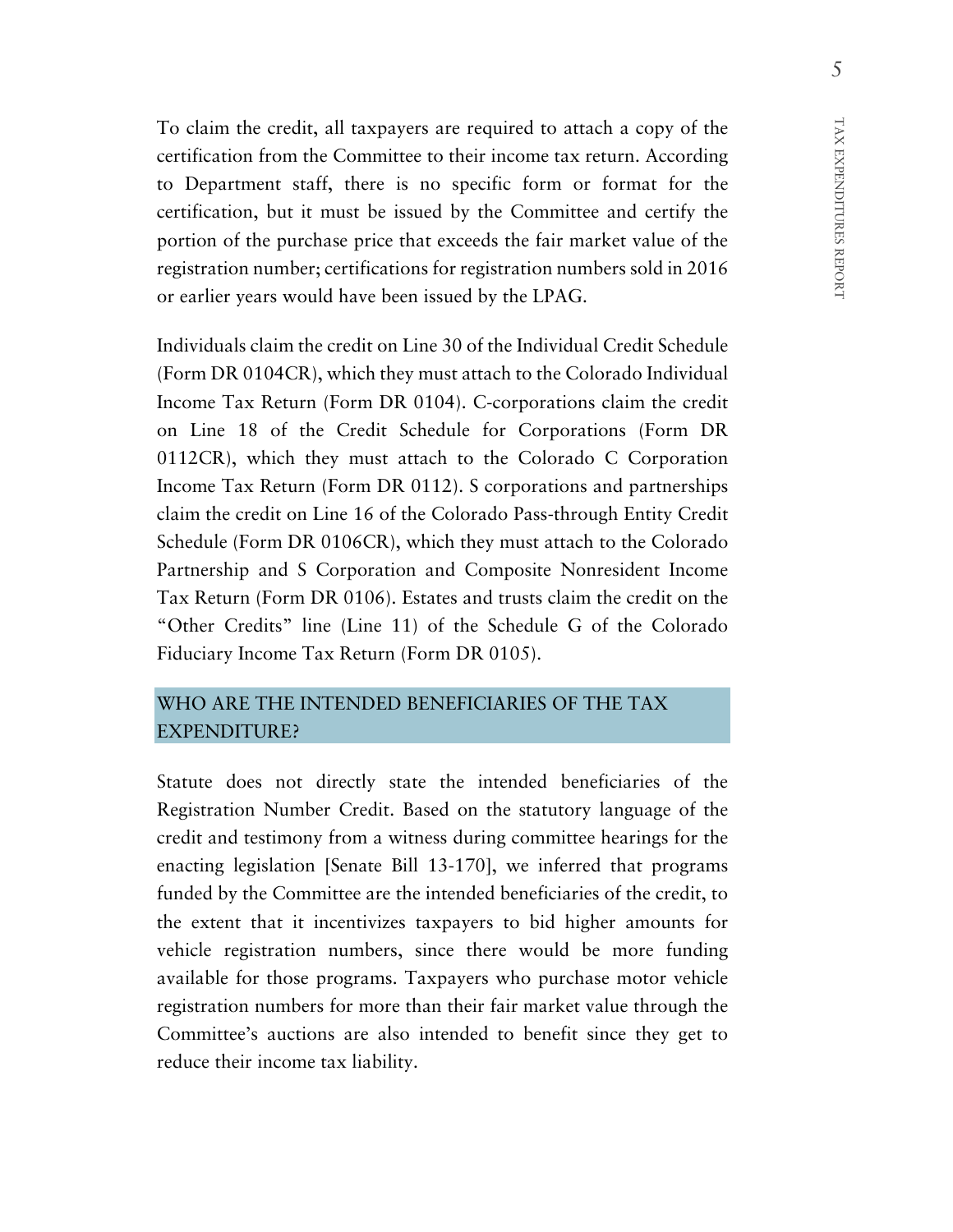#### WHAT IS THE PURPOSE OF THE TAX EXPENDITURE?

Statute and the bill that created the Registration Number Credit do not state its purpose; therefore, we could not definitively determine the General Assembly's original intent. Based on the operation of the credit and testimony from a witness during committee hearings for the enacting legislation [Senate Bill 13-170], we considered a potential purpose: to encourage bidders to pay more for vehicle registration numbers that the Committee sells as part of its vehicle registration number fundraising auctions. During committee hearings, the witness stated that he believed people would pay more for unique vehicle registration numbers if they could get a tax benefit.

# IS THE TAX EXPENDITURE MEETING ITS PURPOSE AND WHAT PERFORMANCE MEASURES WERE USED TO MAKE THIS DETERMINATION?

We could not definitively determine whether the Registration Number Credit is meeting its purpose because no purpose is provided for it in statute or in the bill that established it. However, we found that the credit is not meeting the purpose we considered to conduct this evaluation because it is rarely claimed.

Statute does not provide quantifiable performance measures for this credit. Therefore, we created and applied the following performance measure to determine the extent to which the credit is meeting its potential purpose:

PERFORMANCE MEASURE: To what extent does the Registration Number Credit encourage people to bid higher amounts for uniquely valuable vehicle registration numbers that are part of the Committee's vehicle registration number fundraising auctions?

We determined that the Registration Number Credit is not encouraging purchasers to bid higher amounts for vehicle registration numbers that are part of the Committee's vehicle registration number fundraising auctions. According to Committee staff, the current Committee and its

6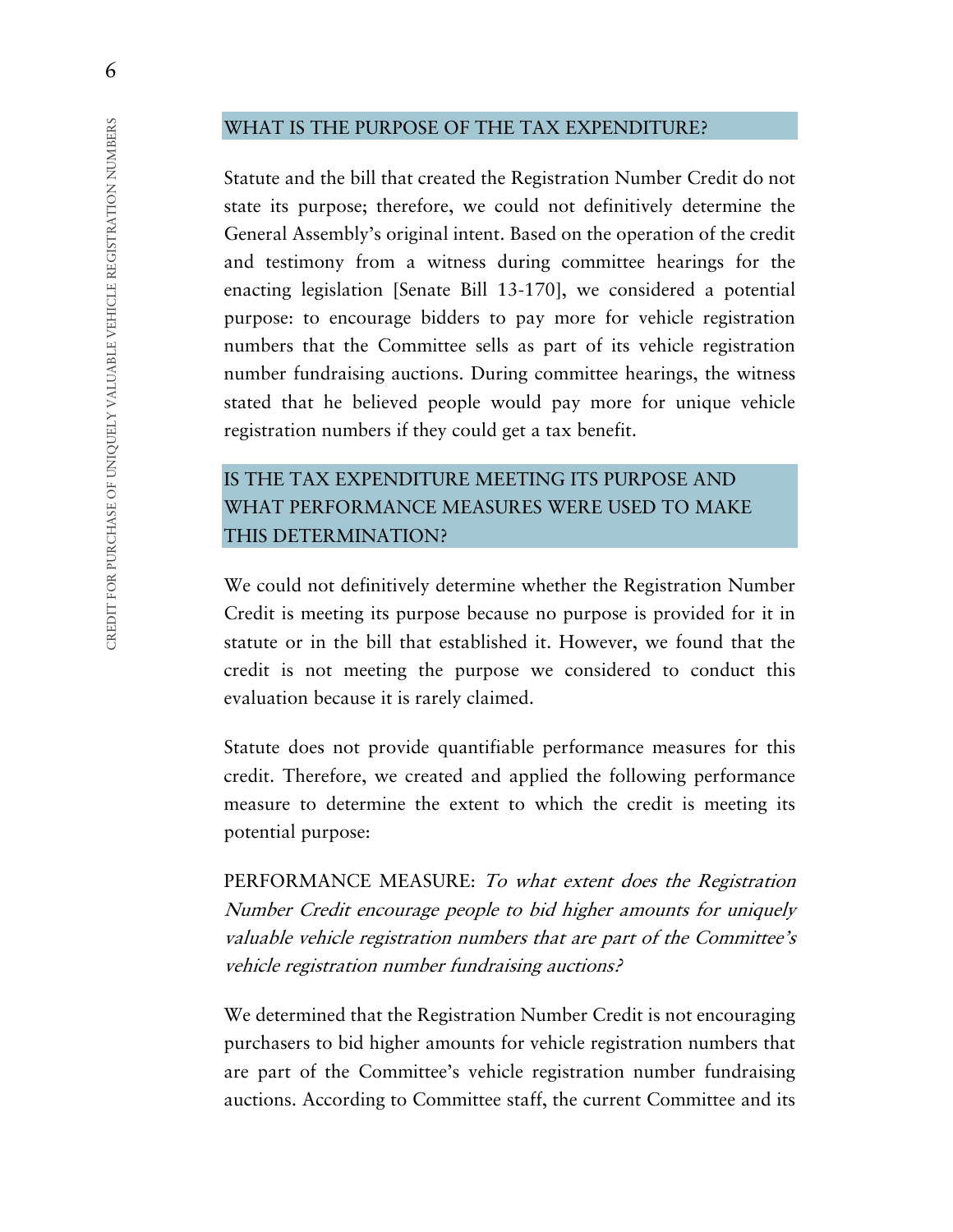staff were not aware of the credit and have not been issuing certificates to purchasers of vehicle registration numbers sold through the auctions since the Committee began operating the program in 2016. This creates a barrier to taxpayers claiming the credit because they must include a certification from the Committee of the amount the purchase price exceeds the fair market value of the vehicle registration number when they claim the credit on their tax returns. Additionally, language in the Committee's rules and frequently asked questions page of its website may lead taxpayers to believe that there is uncertainty regarding the availability of the credit by stating, "The Colorado Disability Funding Committee has not made any representations regarding whether all or part of a winning bid amount is eligible for a tax deduction or tax credit under any state or federal law." Furthermore, in Tax Year 2016, the most recent year that taxpayers claimed the credit, only \$41 in credits were claimed, which indicates that the credit was unlikely to have had a significant impact on the amount purchasers paid for registration numbers.

Department data also indicate that awareness of the credit is low. In Tax Year 2018, which is the most recent year for which we had data on credit claims, no taxpayers claimed the Registration Number Credit. Data for Tax Year 2017 is incomplete, but the available data indicates that there were no claims by individuals or corporations in that year either. In Tax Year 2016, 10 taxpayers claimed credits. From Tax Years 2013 to 2015, too few taxpayers claimed the credit to report the number without revealing confidential taxpayer information. Although we lacked data to break down the number of eligible purchases from 2013 through 2018 on an annual basis, during this period 27 individuals purchased numbers, indicating that many eligible taxpayers did not claim the credit. It is also unclear whether taxpayers who claimed the credit did so properly, since the Committee has not issued the required certificates to taxpayers. However, in 2016 and prior years, certificates may have been issued by the LPAG, which administered the program from 2013 through mid-2016, and so it is possible that the 2016 claims could have come from taxpayers who carried forward credits from prior years for which the LPAG issued certificates.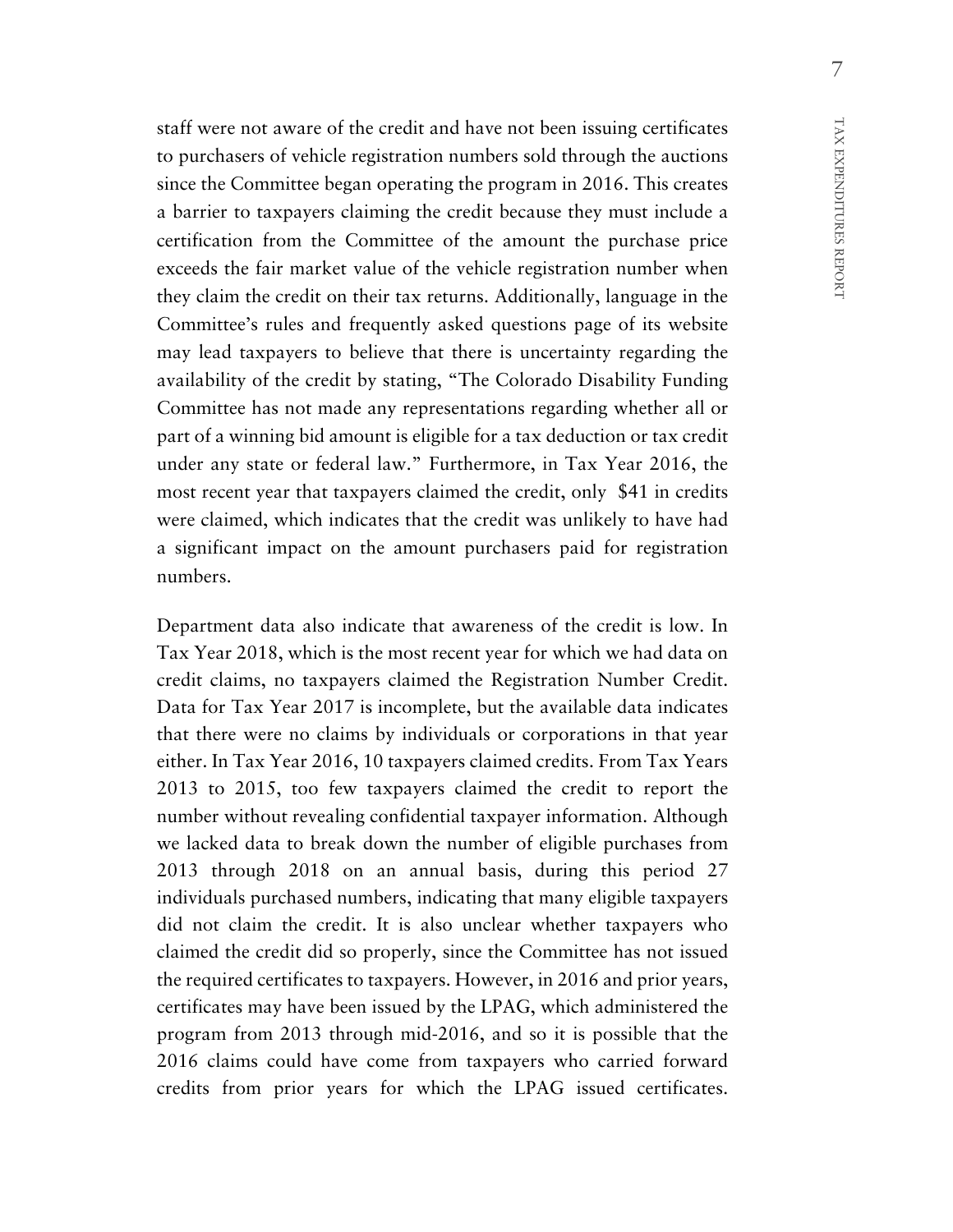However, due to time constraints and the low revenue impact of the credit, we did not investigate the claims to determine whether they were proper claims.

## WHAT ARE THE ECONOMIC COSTS AND BENEFITS OF THE TAX EXPENDITURE?

The Registration Number Credit had virtually no impact on state revenue between Tax Years 2013 and 2018. According to Department data, there was no revenue impact in Tax Year 2018 and there did not appear to be an impact in Tax Year 2017, although the data was incomplete. In Tax Year 2016, 10 taxpayers claimed the Registration Number Credit for a total state revenue impact of \$41. Data for Tax Years 2013 through 2015 are not releasable because publishing the data could violate taxpayer confidentiality, which is required of the Department and the Office of the State Auditor under Section 39-21-  $113(4)(a)$ ,  $(5)$ , and  $305(2)(b)$ , C.R.S., due to the small number of taxpayers claiming the credit.

In addition, the credit has not had any significant economic benefits for the State, the purchasers, or the Committee since it has not incentivized taxpayers to bid significantly higher amounts for the vehicle registration numbers that are part of the Committee's fundraising auctions.

# WHAT IMPACT WOULD ELIMINATING THE TAX EXPENDITURE HAVE ON BENEFICIARIES?

Eliminating the Registration Number Credit would have little to no impact on the intended beneficiaries because it has rarely been claimed, and Committee staff were not aware of the credit, and therefore, have not used it to promote increased sales prices for the vehicle registration numbers that it auctions. Committee staff reported that they do not think that repealing the credit would reduce the sales prices of the registration numbers that are part of its auctions since purchasers did not appear to be aware of the credit. However, they reported that some purchasers, particularly purchasers of registration numbers worth thousands of dollars, have asked the Committee whether their

8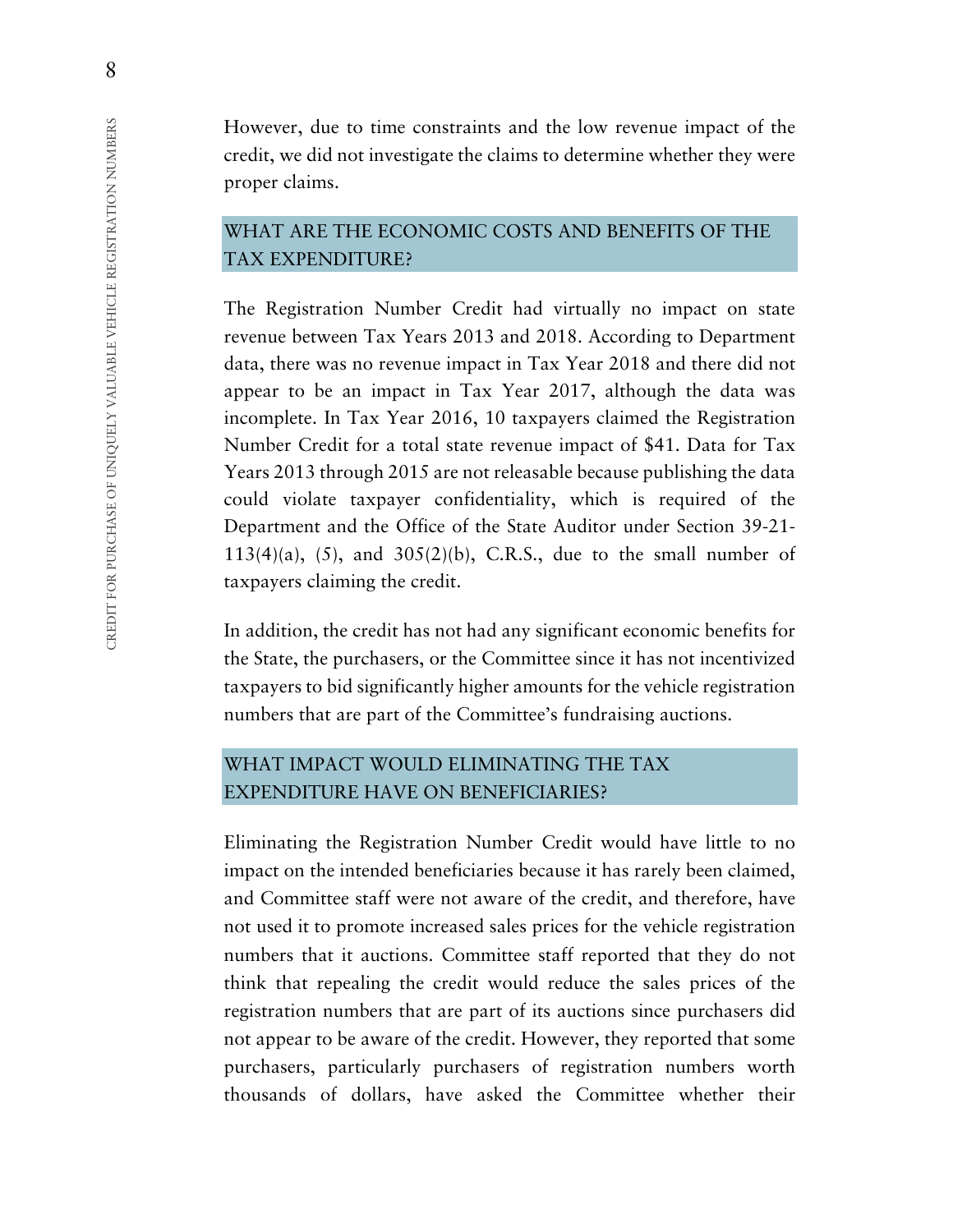purchases would be eligible for a charitable contribution deduction. Because of this interest in receiving tax benefits related to registration purchases, Committee staff thought that promoting the credit going forward could potentially increase sales prices and stated that the Committee has expressed interest in promoting the credit. Therefore, eliminating the credit could potentially have an impact on registration number sales in the future.

Repealing the credit would not have an impact on the Committee's ability to conduct auctions of uniquely valuable vehicle registration numbers because the existence of the Committee and its fundraising auctions are not dependent on the existence of the Registration Number Credit.

## ARE THERE SIMILAR TAX EXPENDITURES IN OTHER STATES?

We did not identify any similar tax expenditures in other states.

# ARE THERE OTHER TAX EXPENDITURES OR PROGRAMS WITH A SIMILAR PURPOSE AVAILABLE IN THE STATE?

We did not identify any other tax expenditures or programs with a similar purpose available in the state.

# WHAT DATA CONSTRAINTS IMPACTED OUR ABILITY TO EVALUATE THE TAX EXPENDITURE?

There were no data constraints that impacted our ability to review this tax expenditure.

## WHAT POLICY CONSIDERATIONS DID THE EVALUATION IDENTIFY?

THE GENERAL ASSEMBLY MAY WANT TO CONSIDER REPEALING THE REGISTRATION NUMBER CREDIT BECAUSE IT IS RARELY CLAIMED AND HAS NOT BEEN EFFECTIVE AT ENCOURAGING UNIQUELY VALUABLE VEHICLE REGISTRATION NUMBER PURCHASERS TO BID HIGHER AMOUNTS IN THE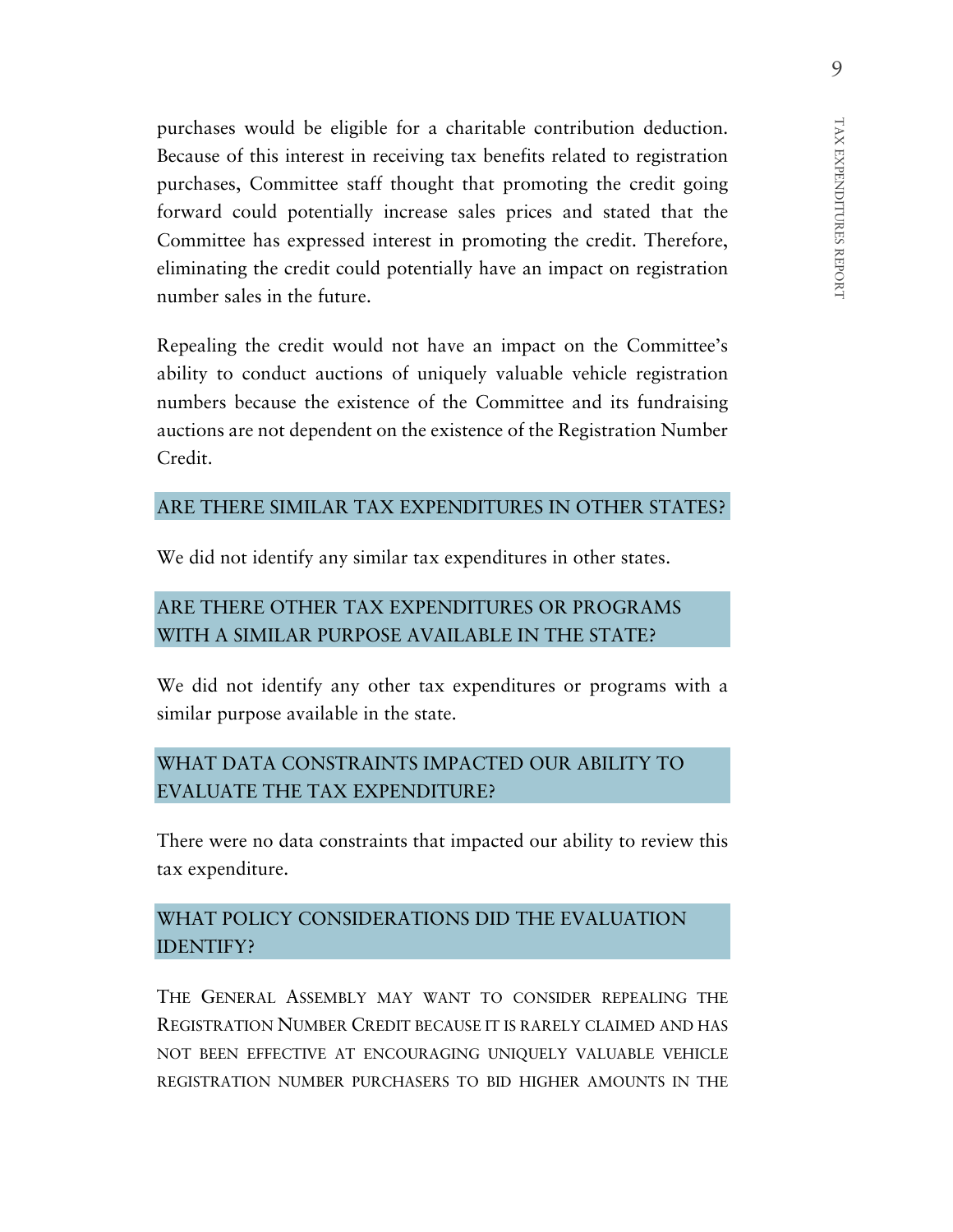COMMITTEE'S AUCTIONS. As discussed, no taxpayers claimed the Registration Number Credit in Tax Years 2017 and 2018, and in Tax Year 2016, only 10 taxpayers claimed the credit for a total of \$41. Additionally, Committee staff reported that they were not aware of the Registration Number Credit and therefore, the Committee had not been issuing certificates to purchasers that certify the amount of the purchase price that exceeds the fair market value; Committee staff also did not believe purchasers were aware of the credit. This indicates that the credit has not incentivized taxpayers to bid higher amounts for uniquely valuable vehicle registration numbers that the Committee sells in its auctions. However, Committee staff reported that now that the Committee is aware of the credit, they believe that promoting it could potentially increase the purchase price of some of the registration numbers that are part of its auctions. However, it is unclear the extent to which this would occur.

IF THE GENERAL ASSEMBLY DOES NOT REPEAL THE CREDIT, IT MAY WANT TO CONSIDER AMENDING STATUTE TO ESTABLISH A STATUTORY PURPOSE AND PERFORMANCE MEASURES FOR THE VEHICLE REGISTRATION NUMBER CREDIT. As discussed, statute and the enacting legislation for the credit do not state the credit's purpose or provide performance measures for evaluating its effectiveness. Therefore, to conduct our evaluation, we considered a potential purpose for the credit: to encourage bidders to pay more for vehicle registration numbers that the Committee sells as part of its vehicle registration number fundraising auctions. We identified this purpose based on the credit's operation and witness testimony for the enacting legislation [Senate Bill 13-170]. We also developed a performance measure to assess the extent to which the credit is meeting its potential purpose. However, the General Assembly may want to clarify its intent for the credit by providing a purpose statement and corresponding performance measure(s) in statute. This would eliminate potential uncertainty regarding the credit's purpose and allow our office to more definitively assess the extent to which the credit is accomplishing its intended goal(s).